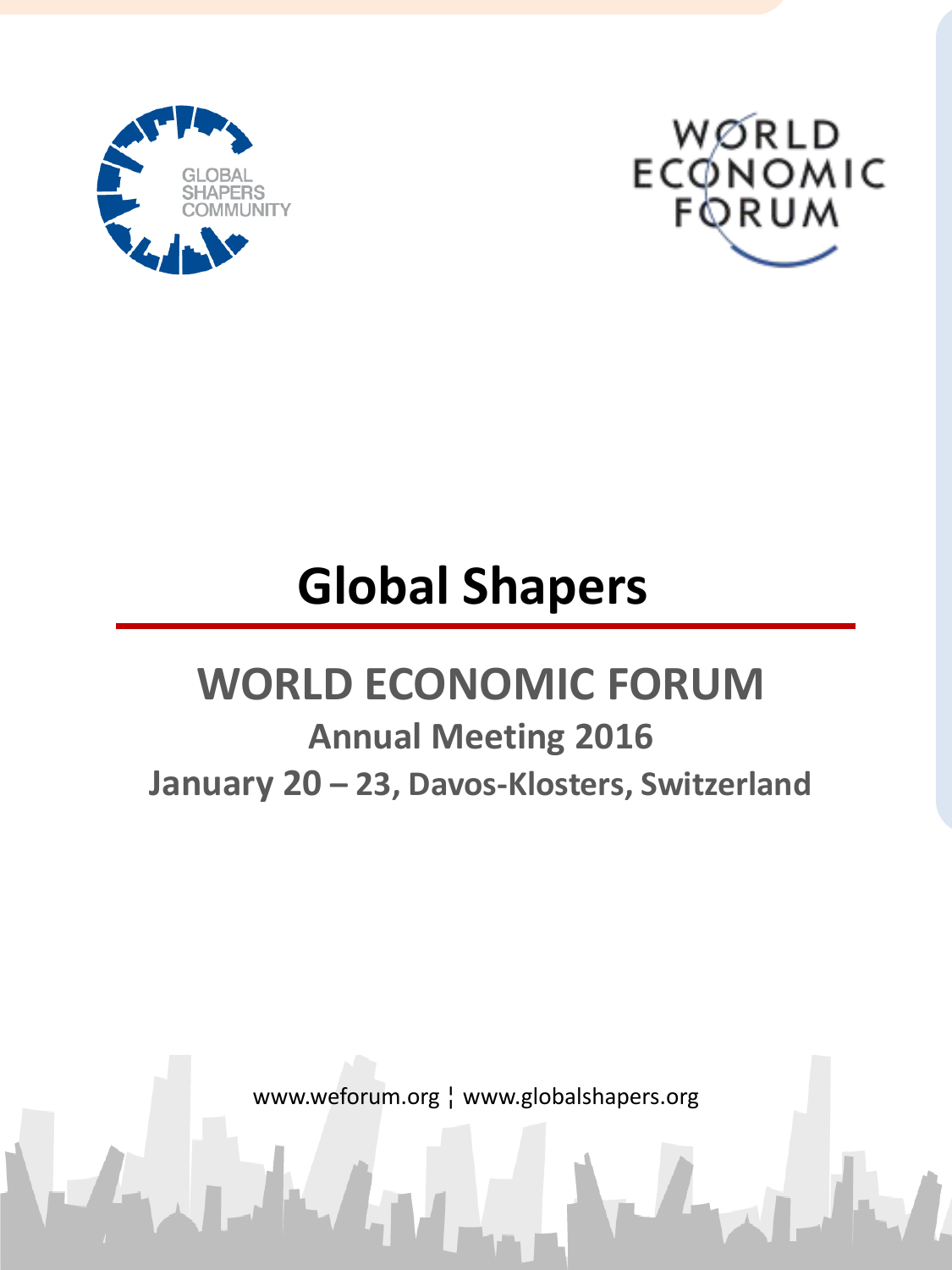

#### **Aditi Gupta, Co-Founder, Menstrupedia, Ahmedabad Hub**

Aditi Gupta is a social entrepreneur and co-founder at Menstrupedia, where she is designing solutions for menstrual hygiene management(MHM) and education. Menstrupedia Comic uses storytelling to help young girls understand and tackle menstruation in a society where the subject is a major taboo. Her comic-book has been translated into 7 languages and is currently being used by more than 30 schools across India. Her work is impacting lives in other developing countries like Nepal, Uruguay, Nigeria and Pakistan.

Aditi has been featured in the of Forbes India list of 30 under 30. She has been a speaker at United Nations, India Social Good Summit, TEDxGateway and is an alumni of International Visitor Leadership Program (IVLP).



#### **Afonso Reis, Founder, Mentes Empreendedoras, Lisbon Hub**

Consultant and social entrepreneur. Has advised senior policy-makers on education, employability and training, OECD, Paris and United Nations, Geneva. Coordinated knowledge and innovation management, Swiss Contact, a Swiss foundation present in 29 countries. Founder and Mentor, Mentes Empreendedoras(Entrepreneurial Minds), a notfor-profit organization unleashing the talent, leadership and entrepreneurship potential of Portuguese youth since 2010. Visiting Assistant Professor, Nova School of Business and Economics, Lisbon, responsible for the pioneering Managing Impactful Social Projects class.

#### **Alanda Kariza, Business Director, Sinergi Muda, Jakarta Hub**



Alanda co-founded and manage Sinergi Muda, a youth-run social enterprise that connects likeminded youth from all across Indonesia to collaborate on creating social change through programmes like the Indonesian Youth Conference, which has become Indonesia's biggest independently-organised youth event in 5 years. She is a British Council's Global Changemaker and One Young World Ambassador. Alanda has published best-selling books on youth empowerment issues and spoken in high-level engagements, including the London G-20 Summit 2009, 100th International Labour Conference and Pontifical Council for Culture's Plenary Assembly 2013, among others. Alanda has worked for the Presidential Delivery Unit for Development Monitoring and Oversight, Microsoft, and Unilever prior to joining a social innovation fellowship at The DO School, which she is currently completing.



#### **Alanoud Hamad Thani, Country Manager, Silatech, Doha Hub**

2015, Qatar Country Director at Silatech, a Qatar-based social initiative that connects young people to employment opportunities across the Arab region. Previously worked for Amnesty International, volunteered with several nonprofit institutions, and worked in affiliation with various UN agencies and international organisations on issues related to education and development in conflict zones. Authored various reports on education and development focusing on the MENA region.

Member of the Board: Bedaya Centre for Entrepreneurship and Career Development; Tomouh; How Women Work; Future Foreign Policy, UK; Ministry of Youth and Sports Doha Girls' Centre.

BSc (Hons) in Economics with Government, London School of Economics and Political Science; MSc in Economics for Development, University of Oxford; Recipient of honours and awards, including: Young Arab Achiever (2011); His Highness Sheikh Tamim bin Hamad Al Thani's Academic Excellence Award (2008 and 2011). Founder and Owner, Arabian Food Company, a food business operating in Qatar since 2013.

www.weforum.org ¦ www.globalshapers.org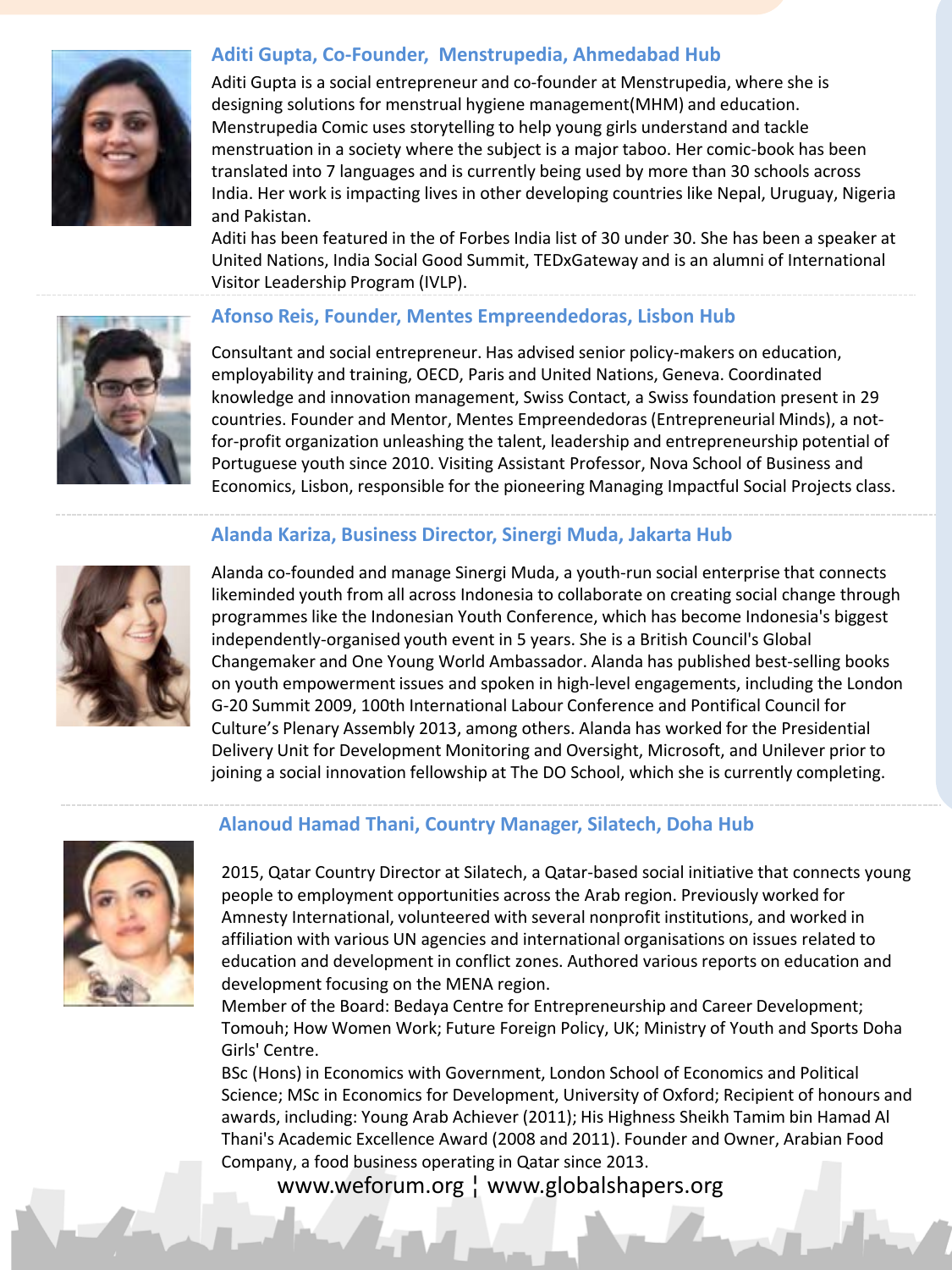#### **Alvin Carpio, Lead Organizer, Joseph Rowntree Foundation, London Hub**



Alvin campaigns for policy changes to address poverty. This year he set up the First Job Opportunities programme, a jobs-with-training for people in poverty who have never had a job. The goal is to create 10,000 first job opportunities in the UK by 2020. He advises governments and global corporations on leadership and social impact, including a research project that is examining the obstacles and opportunities affecting youth employment in Europe. He is now advising the government of Trinidad and Tobago to support the establishment of its statutory National Youth Commission. In addition to his community service, Alvin has lectured at King's College London and University of Connecticut, has delivered keynote speeches in the House of Lords, and has debated in Cambridge Union.

Alvin has a master's degree in Social Policy at the London School of Economics.



#### **Armando Regil, Founder, IPEA, Mexico City Hub**

Studies in International Business, Tecnológico de Monterrey, and Economics and Public Policy, Georgetown University. Has participated in the foundation of different organizations empowering leaders and entrepreneurs. Founder and President, IPEA - Think Tank (Instituto de Pensamiento Estratégico Ágora), IPEAcademy (Innovation, Policy & Economics) and One million youth for México (Network). Op-Ed Columnist: El País, El Economista & CNN México. Lecturer, Mexico and abroad. Youngest speaker on TEDxDF 2010. Has published two books, La respuesta eres tú (2006), and Un millón de jóvenes por México: Una agenda de libertad y corresponsabilidad (2012).

### **Asmaa AbuMezied, Researcher and BD Specialist, Small Enterprise Centre, Palestinian Territories, Gaza Hub**

Master's in Management and Human Resources, London School of Economics and Political Science (LSE), UK; Bachelor's in Business Administration, Islamic University of Gaza, Palestine.

Currently, a Research and Advancement Fellow at Internet2 in Washington-DC, U.S; an Atlas Corps Fellow in partnership with President's Obama "Emerging Global Leaders" Initiative; Since 2011, a Researcher and Business Development Specialist at Small Enterprise Center in Gaza, Palestine; involved in programs, such as DEEP-UNDP and OXFAM programs, that focus on the economic empowerment of marginalized people and areas of economic recovery in the Gaza Strip. Her expertise extends to different areas including economic development, entrepreneurship and small business development, women and youth empowerment and engagement, training, research and community service. Playing a leading role in developing a Local Economic Development strategy for the Gaza Strip. Since 2013, Asmaa co-founded of "PAL Initiatives of Change" which aim to foster and reinforce the human values in the Palestinian Society as well as develop the sense of individual and collective responsibility toward positive change. Founder of "Gaza SEES through Entrepreneurship" which aims to socially and locally empower school students affected by the conflict to be change agents in their communities.Since 2014, a global shaper in Gaza Hub; 2015 vice-curator in Gaza Hub. 2014, a part time lecturer at Al-Azhar University-Gaza; a mentor in "Gaza Sky Geeks" first accelerator in Gaza.

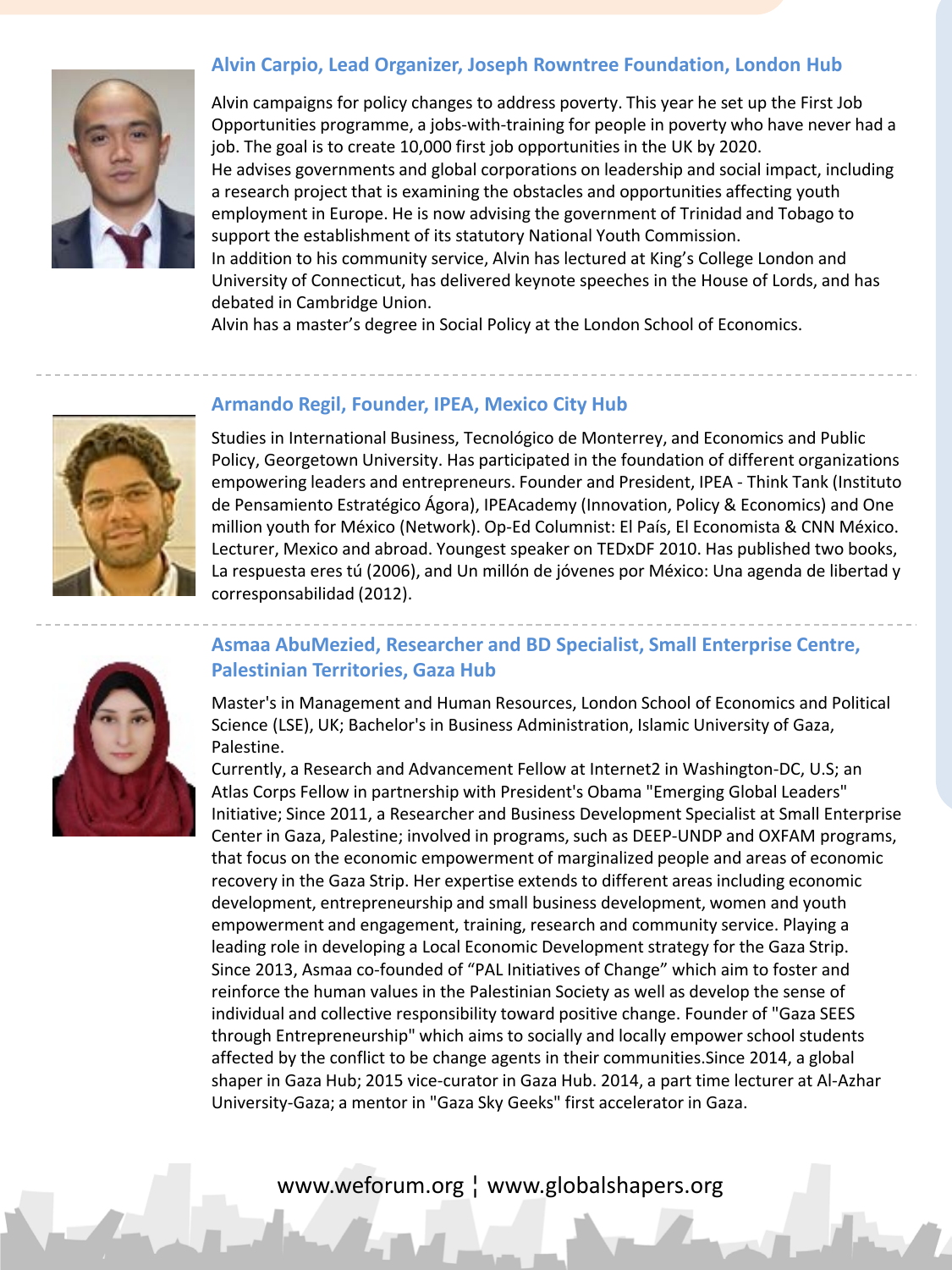

### **Bella Anne Ndubuisi, Coodinator, Embassy of the United States, Nigeria Abuja Hub**

Dual Bachelor's degrees in International Relations and French, Lincoln University; Master's in International Development, Ohio University. Co-Founder, Human Rights Volunteer Initiative (HURVI), a volunteer-led human rights organization aimed at educating on human rights, reporting cases of violations, and providing support to victims of human rights violations. Currently with the Public Affairs Section, United States Embassy, responsible for initiating programmes as well as monitoring and evaluating programmes of the 11 American Corners across Nigeria. Interests: public diplomacy, human rights, democratic governance, community development, and building the capacity of Nigerian children to lead.

#### **Carolina Hadad, Software Developer, Manas InSTEDD, Buenos Aires Hub**

Carolina works in a NGO called InSTEDD, in the iLab Latinoamerica, where technologies are applied in order to solve humanitarian problems worldwide. InSTEDD builds solutions for addressing health, social and crisis response issues, for instance. Carolina is also a Women in Technology advocate, she participates of several local groups as Girls in Tech Buenos Aires, Women Techmakers and the Regional Ambasador of Technovation Challenge.



#### **Daniela Panaro, Founder, No Pise la Grama, Caracas Hub**

2006, graduate in Social Communication, Merchandising and Advertisement, UCAB University, Caracas; 2011, degree in Fashion Design, Brivil, Caracas. Started working as a journalist at age 18. At age 20, was published in about 10 important magazines in Venezuela, which led her to the fashion industry. 2007, launched a clothing line named No Pise La Grama. 2010, member of the jury for final works, UCAB University, Caracas. Expertise: fashion production, merchandising and advertisement, management, creation of concepts.



#### **David Sichinava, Founder, Lambda Tech, Tbilisi Hub**

David Sichinava was born in 1984 in Tbilisi, Georgia. While in high school he developed interest for technical sciences and participated in two International Mathematical Olympiads (Korea, 2000 and USA 2001), was awarded honorable mention in Korea and various diplomas in national Olympiads for success in physics, mathematics and astronomy. From 2001 he is a student of Moscow Institute of Physics and Technology, studying applied physics and mathematics. After getting master's degree in 2007 he moves back to his hometown, Tbilisi. In September 2008, shortly after military conflict in Samachablo region of Georgia, he starts working for Georgian Civil Registry agency as software developer in Internally Displaced Persons Registration Project. He is in charge of the technical part of the project which includes four major organizations addressing issue of IDPs - Civil Registry Agency, Ministry of Internally Displaced Persons, USAID and UN World Food Program. From 2010 he is also developing loan management and accounting software "PSPro" for microfinance organizations, which turns out to be a success after Georgia's Liberty Bank decides to use it for microloans in 2011. Following the growing demand on "PSPro" on Georgian microloan market, David starts his own company, named "Lambda Technologies", where he acts as CEO up to now.

### www.weforum.org ¦ www.globalshapers.org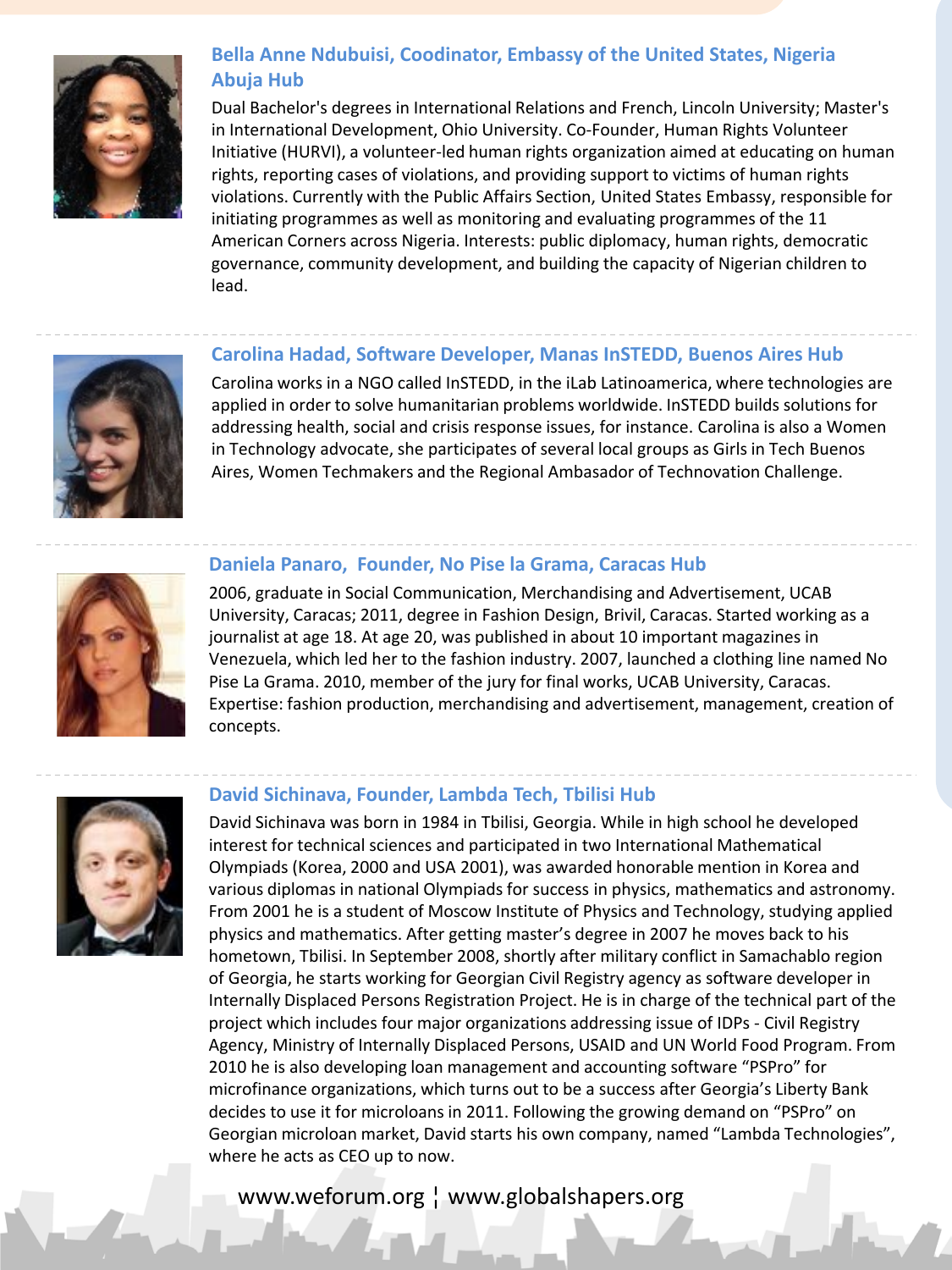

#### **Denis Kolga, Chairman, Youth Initiative, Minsk Hub**

Denis Graduated from Belarusian State University - Department of International Relations, Minsk (Belarus) . He is the chairman of the NGO «Youth Initiative» – member of the «Belarusian Union of Youth and Children's Public Associations»\National Youth Council. Belarusian member of the No Hate Speech Movement (NHSM) - youth campaign for human rights online, a project run by the Council of Europe's youth sector.

Fields of Expertise: Elections, International Relations, EU-Belarus Relations; Youth Affairs, Non-Formal Education



#### **Driss Driss-Kaitouni, Founder, DabaDoc.com Associate, Mergers and Acquisitions, Bank of America Merrill Lynch Rabat Hub**

#### Driss Drissi-Kaitouni is the co-founder of [www.DabaDoc.com](http://www.dabadoc.com/)

DabaDoc has developed a disruptive technology allowing instant doctor bookings by streamlining the patient-doctor relationship. This innovative and integrated platform is present in Morocco, Algeria, Tunisia, Nigeria, South Africa, and Kenya to date. 18 months after launch, 1 in 7 doctors use the platform in some markets. Driss pulled together the team for the inception of DabaDoc in 2014 and helped finance its development and expansion.

Driss started his career as an investment banker at Merrill Lynch in 2010 in the London office where he helped companies raise capital, was involved in structured finance solutions and advised on mergers and acquisitions. Whilst at BoA Merrill Lynch, Driss has closed over US\$20 billion of transactions. He's an approved person of the UK Financial Conduct Authority. He holds a Bachelor of Commerce from McGill University with an interest in philosophy.

#### **Edward Thai, Venture Partner, 500 Startups, Ho Chi Minh City Hub**

Edward is venture partner with 500 Startups, the world's most active seed-stage venture capital fund headquartered in Silicon Valley. He is focused on investing in Vietnam's next great tech startups as well as helping develop 500 Startups' global corporate innovation advisory practice. Prior to 500 Startups, he had experience in strategy and finance for companies ranging from startups to Fortune 500 corporations in technology, media, telecommunications, finance, and manufacturing.

Edward received degrees from Harvard (AB Government, Economics) and Yale (MBA) and remains connected to both universities . He was named to the inaugural Forbes Vietnam 30 Under 30 list in 2015. Other press mentions include Bloomberg, BBC, TechCrunch, and various leading Vietnamese outlets.



#### **Birgit Skarstein, Athlete, The Norwegian Olympic and Paralympic Committee and Confederation of Sports, Oslo Hub**

Studies in the US; studies in Political Science and Economics, University of Oslo. 2008, worked at an orphanage in Thailand. When travelling in Asia, injured left leg. During treatment in Norway, an epidural injection injured the spinal cord; paralyzed from the bellybutton and down at age 20. Chairman of the Board, Young Disabled, which works to influence politicians and other decision-makers to ensure participation and social equality for youth with disabilities and chronic illness. Also runs other small projects in Oslo. Politically active, and engaged in sports and student welfare. Adviser and lecturer. Aim is to reach a world where all people are equally respected for the individuals they are, no matter religion, gender, sex, colour of the skin or physical function.

### www.weforum.org ¦ www.globalshapers.org

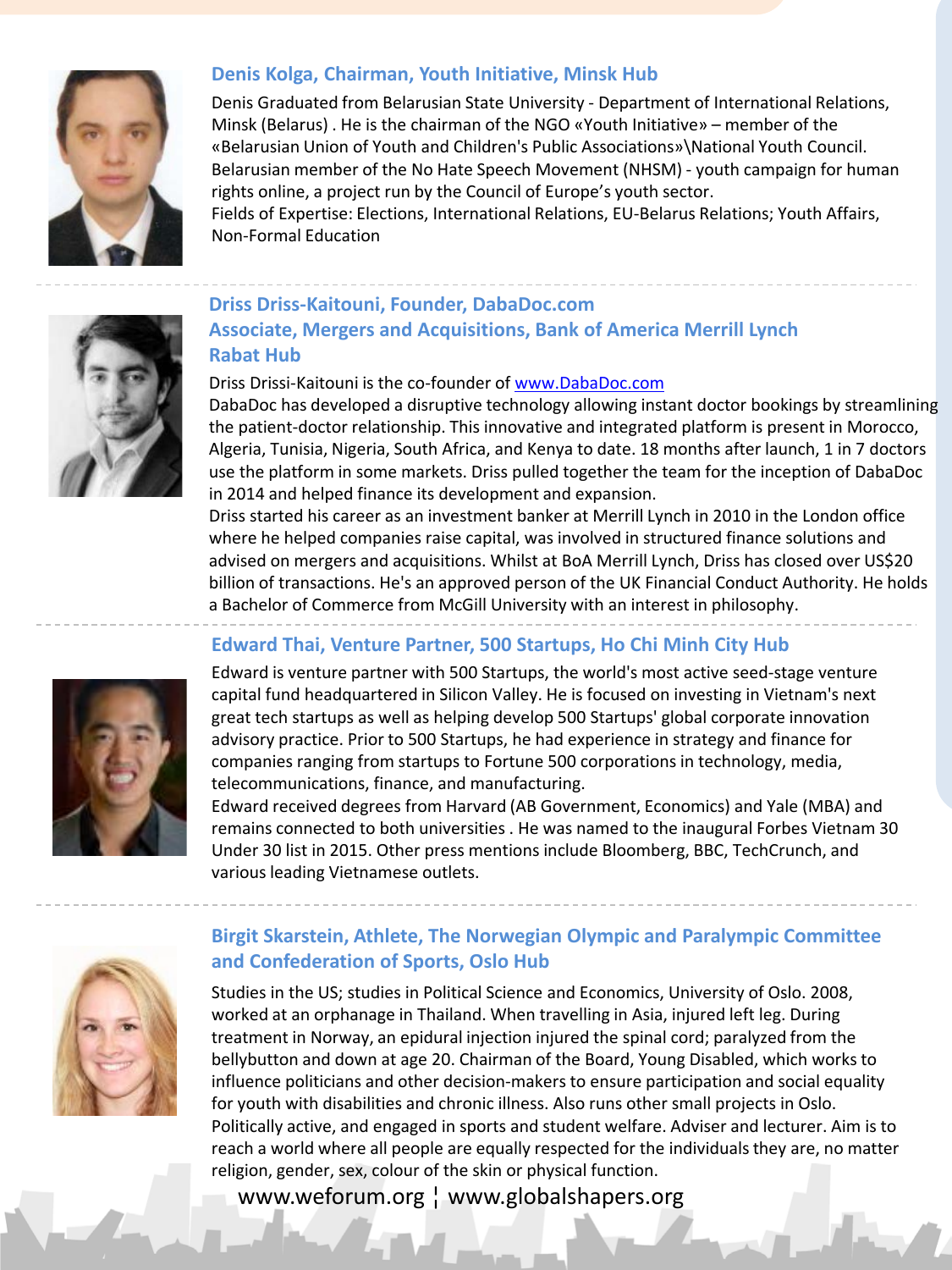#### **Elizabeth O'Day, Founder&CEO, Olaris Therapeutics, Boston Hub**



Dr. Elizabeth O'Day is the CEO and founder of Olaris Therapeutics a pharmaceutical company that develops precision medicines for diseases with little to no treatment options and dismal survival rates. Olaris technology will fundamentally change how these diseases are treated and diagnosed.

Dr. O'Day is also the founder of Lizzard Fashion, an apparel company that uses fashion to promote science. Partial Lizzard proceeds support cancer research. Additionally, Dr. O'Day initiated Proyecto Chispa (Project Spark), which recycles electronics and uses the resale of parts to build computer centers in orphanages throughout Latin America. She is also the founder of "Women in Science & Technology" (WST) at Boston College.

Dr. O'Day received her PhD from Harvard University. where she was a National Science Foundation fellow. She was one of eleven America scientists awarded a Winston Churchill fellowship and received a Master's of Philosophy in Chemistry from the University of Cambridge. She has a Bachelors of Science degree from Boston College in Biochemistry. She was awarded all of the nation's top undergraduate research honors.

#### **Liliya Borovets, Co-Founder, Pro.Svit - Center for Innovative Education, Lviv Hub**

Co-founder of Pro.Svit - Center for Innovative Education. The project aims to develop 'education eco-system' based on innovative technologies and cooperation of teachers, parents and kids. The project has started from blended learning courses for kids in Lviv and turned into learning program for local teachers.

Co-founder of DiyaUA - social innovation accelerator which provides a unique opportunity for organizations to receive mentoring, consulting to articulate their goals, strengthen their communications for scalability and sustainability.

Background: student of Lviv Business School at Ukrainian Catholic University at MS Innovations and Entrepreneurship, BA in International Law at Lviv National University of Ivan Franko.



#### **Federico J. Rivas, CEO, International Media Group, San Salvador Hub**

Born and raised in El Salvador, Federico started his first company at age 12, selling promotional articles to his classmates running for student government. After receiving a BA from Georgetown University and an MA from Harvard, Federico returned to El Salvador and is now CEO of International Media Group, a holding which owns businesses that specialize in TV and Cinema production, mobile cinemas, advertising, education and social entrepreneurship in Central America.

www.weforum.org ¦ www.globalshapers.org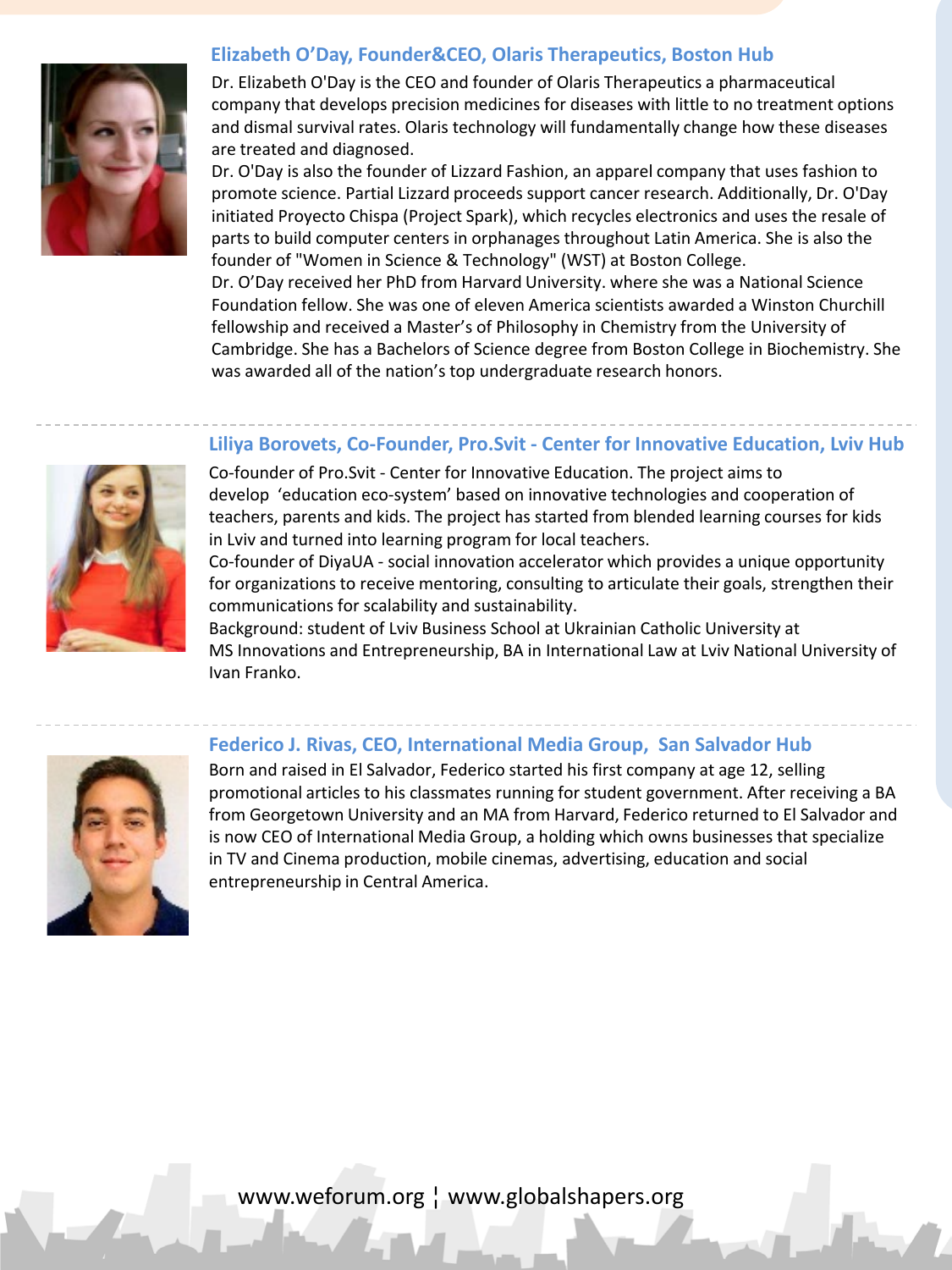

#### **Feleg Tsegaye, Founder, Deliver Addis, Addis Ababa Hub**

Born and raised in the US and now residing in Addis Ababa, Feleg Tsegaye is a leading tech innovator in Ethiopia having launched several ventures and is the founder and president of Deliver Addis, Ethiopia's first and leading online restaurant delivery service. Feleg moved to Addis Ababa three years ago to create opportunities for young adults with a desire to use technology to improve the lives of others. Feleg's career has spanned Fortune 500 companies, the education sector, and the US Federal Reserve where he led the Fed's largest innovation program crowd-sourcing ideas from thousands of employees across the US.

#### **Francis Sollano, Installation Artist, Cebu Hub**

Francis Sollano is a trashion and installations artist known for his contemporary takes on upcycling garbage into wearable art and converting urban spaces. A graduate from the University of the Philippines, a self-made social entrepreneur, he incorporates his love for the natural environment in his delicate handmade creations.

Currently a co-convenor of Youth for a Livable Cebu, he hopes to bring the movement to an international platform, advocating for sustainable practices and livability in various communities. He was awarded by by the Biritish Council (England, United Kingdom) as an Elevate Fellow for using his creativity on community works. He is also the latest recipient of the United Nations Environmental Program (Shanghai, China) Fellowship Award as one of the Asia Pacific Leaders on sustainable design. Rappler.com (Philippine's online news portal) names him as the Creative Mover 2015 for his contributions on helping improve communities by youth engagement.



#### **Frank Frederick, Director, World Faith, New York I Hub**

Frank Fredericks is the founder of World Faith, a global interfaith development organization, and Mean Communications, a digital agency. After graduating from NYU, Frank worked in the music industry, managing artists such as Lady Gaga. In 2006, he founded World Faith, a youth-led interfaith organization active in 15 countries. As an active blogger, Frank has contributed to the Huffington Post, Washington Post, and Sojourners. Frank has been interviewed on Good Morning America, NPR, and New York Magazine. He is an alumnus of the IFYC Fellowship, Soliya Fellowship, AMENDS at Stanford, YouthActionNet Fellowship, and the Ariane de Rothschild Fellowship. Frank resides in New York with his wife, fervently reading, cooking, learning a language at any given time, and performing as a musician and songwriter. Frank is a Global Shapers Community Scholarship recipient at Oxford's Said Business School.



#### **Gulika Reddy, Advocate, Madras High Court, India, Chennai Hub**

Gulika Reddy is a human rights lawyer and the Founder of Schools of Equality. She is currently a Human Rights LL.M. Fellow at Columbia University. In the past, she has worked with lawyers, non-profits and academic institutions on the rights of: women and children, indigenous communities, climate refugees, and slum-dwellers.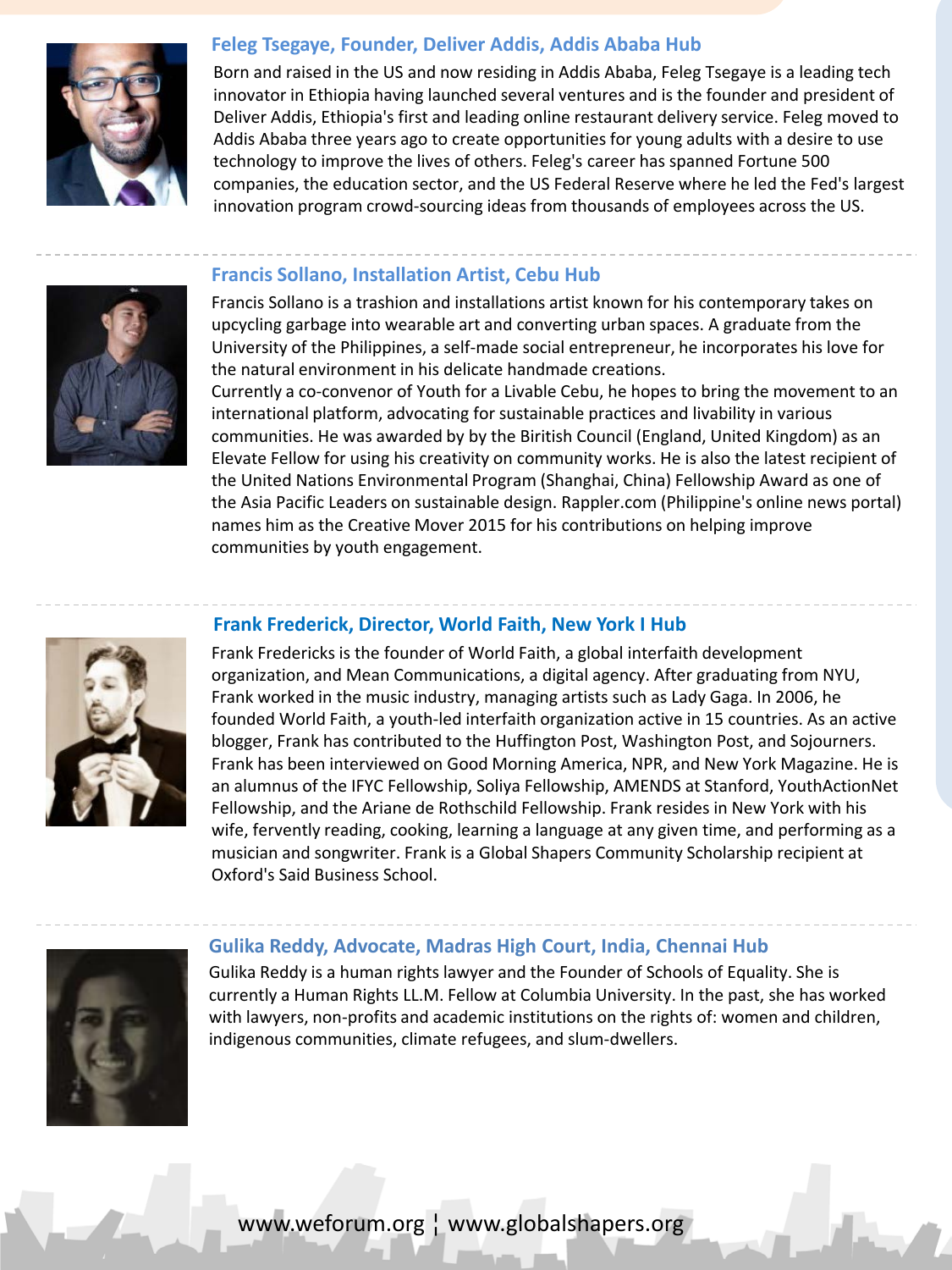

#### **Franklin Morales, Political Attache, Embassy of Panama to the USA, Panama City Hub**

Franklin Morales is a Panamanian, internationally experienced professional, specialist in youth leadership and talent development. He is a Political Attaché for the Embassy of Panama to the United States of America, also coordinating one of the main educational programs of the Panamanian Government with this country. In 2009 he worked as Global Sales and Marketing Manager for AIESEC International, as the first Panamanian to be part of the leadership team of the largest youth driven organisation in the world. Following that, in 2010, he joined the Global Talent Management team of Electrolux in Sweden where he coordinated the corporation's internship program. In 2012 he returned to Panama where he joined a prestigious legal firm as Marketing and Communications Director. There, he also cofounded a social project with the objective of developing leadership skills in young students in Panama.

#### **Giovanni Porcellana, Nuclear Engineer, CERN-TERA, Turin Hub**



Nuclear Engineer, Giovanni studied in Italy and Sweden in the Polytechnic Universities of Turin and Milan and in KTH of Stockholm. Then he started working in France on new reactors design for a challenging project concerning Generation IV Nuclear Reactors. Joint CERN, Geneva, on medical applications of CERN technologies, developing new generations of particle accelerators for cancer treatment.

Co-founder of Bizanami, a web-based platform providing help and support in every step of the company development - from the idea to the final product - thanks to an automatic software in a web based platform. With this tool, every aspiring entrepreneur without access to mentors and incubators will find a way to develop his business idea. Head of the Italian Delegation at the Youth Summit of the G20 in Sydney 2014.



#### **Isaac Castro, CEO, Emerge, Bogota Hub**

Born in Madrid (Spain), Isaac Castro is passionate about innovation in medical technology. Siemens Healthcare named him 'Young Innovator 2011' and in 2012, he won the Top Prize at IDEA^2 Madrid competition, a biomedical innovation program developed by MIT, Harvard and the Regional Government of Madrid. Castro was honored to be part of the jury of experts in subsequent editions.

The MIT's Technology Review magazine awarded him the 'Innovators Under 35' prize, being recognized as one of the 10 most innovative young Spaniards of 2013.

Castro was accepted into the Singularity University's Graduate Studies Program in 2015. The program was aimed to empower leaders and accomplished innovators to address humanity's grand challenges at the NASA Research Park in Silicon Valley, California. More recently, Castro has been selected to be part of the inaugural community of SOLVE at MIT whose mission is to inspire extraordinary people to work together to solve the world's toughest problems.

www.weforum.org ¦ www.globalshapers.org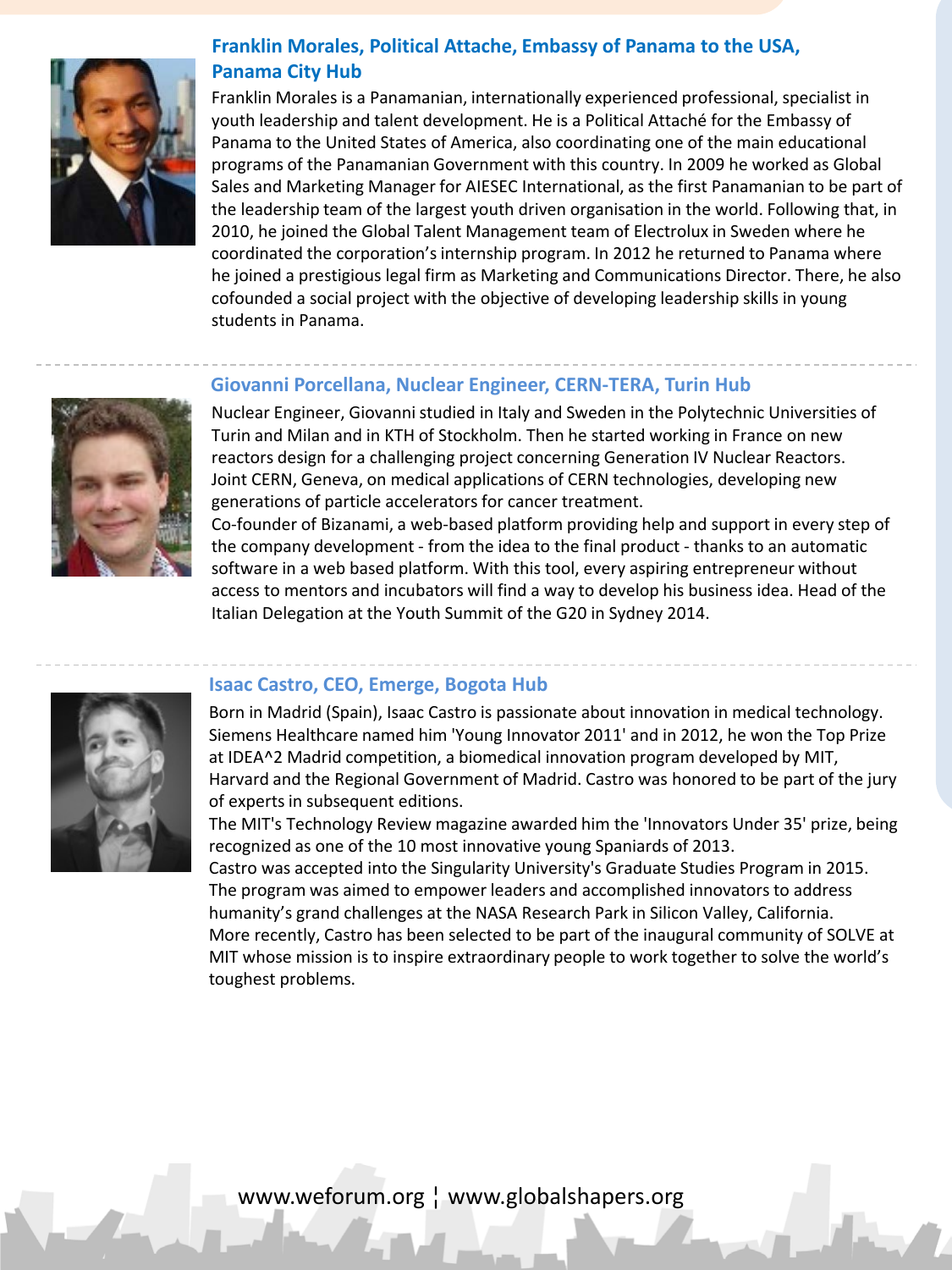

#### **Jaideep Bansal, Operation Manager, Procter and Gamble, ChandigarhHub**

Jaideep is an IIT Bombay graduate working with Procter and Gamble. At P&G, he is responsible for building organizational capability and coaching the Gillette Baddi manufacturing site to deliver business results.

He is the team leader of the Global Himalayan Expedition, and is involved in electrification of remote Himalayan villages using DC Solar Micro-grids. As program coordinator for the Third Pole Education Base (Leh) he works on running the fellowship program at the E-Base and developing the curriculum along with the E-Base team.



#### **Javier Aguera, Chief Scientist, Blackphone, Madrid Hub**

Serial entrepreneur specialized in the mobile industry. At the age of 16 and after two early projects, co-founded Geeksphone, the first European brand to launch Android to the market (2009) and the worldwide pioneer with Mozilla's Firefox OS (2013). Currently, Chief Scientist, Blackphone, an award-winning privacy-centred smartphone manufacturer based in Switzerland. Member of the Board, Neupic. Former Young Adviser to Neelie Kroes, the Vice-President of the European Commission.

#### **Jieke Hou, Co-Founder, Hua Kang Mobile Health, Shenzhen Hub**



Jieke is the Co-Founder of Hua Kang Mobile Health, a Chinese leading mobile healthcare company, specialised in online diagnosis. Aiming at involving more than 1000 most influential hospitals in china, serve more than 10M customers in the following 2 years. Jieke was previously with CICC, Chinese leading investment bank, accomplished a series of IPOs cases, help companies raised billions RMB.

He was also with Ping An Ventures, responsible for the overseas and domestic investment, focused on the healthcare and TMT sector. Invested more than 10 companies with average size of 10M USD.

Jieke holds a Master Degree in Management and bachelor in Plant Science from Shanghai.



#### **Joan Xu, Independent screenwriter, Beijing II Hub**

Joan Xu is a multi-cultural screenwriter in Beijing, driven by a belief in the importance of the role that popular culture plays in shaping societal values as well as a love of great stories. She aims to create Chinese movies that can help represent modern China to global audiences, working in the China-Hollywood co-production sphere. Thus far, she has worked on 12 episodes of a Chinese TV series "The Circle," and scripts for two feature films. Joan holds an M.A. in Cultural Anthropology from the University of Chicago, and a B.A. in Government and Economics from Harvard University.

Previously, Joan worked in Strategic Development and Investor Relations at Qunar.com, China's largest online travel platform. She held internships in China at McKinsey & Company, Lenovo, Xinhua News Agency, and also served as a volunteer during the 2008 Beijing Olympics.

Joan also spearheaded a 501(c)(3) non-profit organization called IMUSE, which orchestrated summer fellowship programs in Beijing for top university students around the world, seeking to bring together future leaders in intimate dialogue to build mutual understanding and respectful relationships to last.

leaders from around the world who meet to discuss necessary global policy changes.

### www.weforum.org ¦ www.globalshapers.org entitledelegation, a group of young of young of young young and young o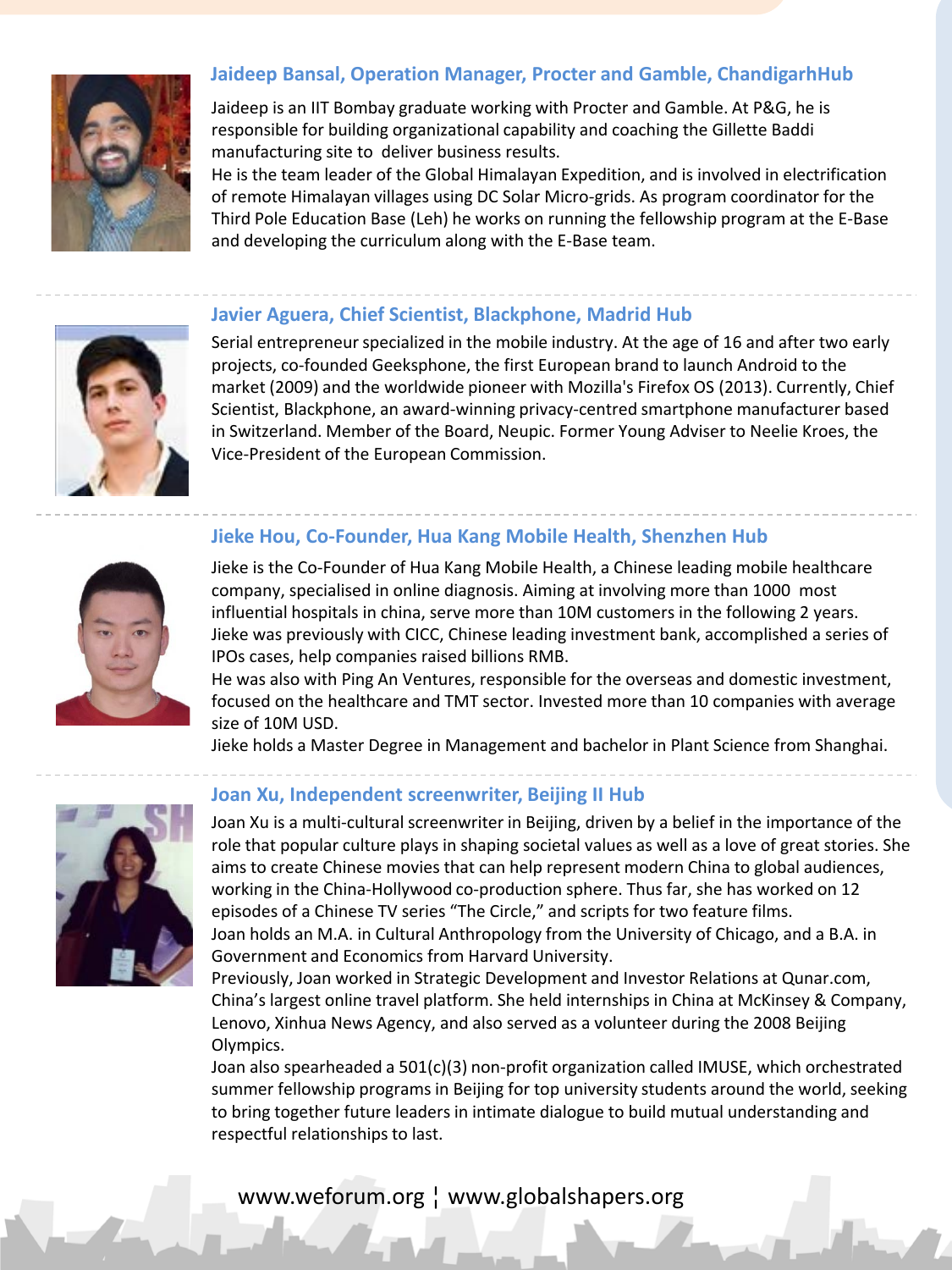#### **Julia Bossmann, Neuro and AI Scientist, Anticip8 Analytics, Palo Alto Hub**



Julia Bossmann is a neuroscientist turned AI entrepreneur. Her current startup Anticip8 Analytics forecasts wind and cloud coverage for renewable energy suppliers. With an academic background in cognitive science, psychology, and neuroscience, business consulting experience with McKinsey, and two years of research experience in a private technology research center, she is passionate about using powerful computation to tackle the world's biggest challenges. What drives her is the notion that computation and artificial intelligence can be scaled beyond the limits of human cognition.

Julia has been a fellow of the German National Merit Foundation, scientist in several labs, entrepreneur, pro bono advisor with Ashoka, and a fellow at McKinsey & Company. In 2015 she completed the Graduate Studies Program at Singularity University for exponential technologies. She also started Silicon Valley Women, a 1000+ strong network of professional women in Silicon Valley. In her free time, she hosts events to inspire the world that a better future is possible.



#### **Junto Ohki, Founder, ShuR Group, Fukuoka Hub**

Junto Ohki started ShuR Group when he was 21 years old, sophomore student at Keio University in 2008. ShuR is Social Enterprise which helps Deaf people with IT. Junto became a member of Kanagawa's advisory bodies for SME activation, a member of Gunma's advisory bodies for consumers' affairs, and representative for Japanese Association for an Inclusive Society in 2011. In 2012, Junto was selected as Ashoka Fellow, had a speech in TEDxTokyo, and selected as Forbes 30under30.



#### **Kate Marie Sigfusson, CEO, Babies4Babies, Chicago Hub**

Kate Marie is the founder and CEO of Babies4Babies, the e-commerce baby brand on a mission to save one million newborn lives. Her for-profit social enterprise empowers customers to reduce maternal and child mortality by funding high impact antiseptic treatments to mothers and newborns in the developing world. An advocate for gender parody, Kate Marie leads a "#startupmom" movement using storytelling on social media to empower women to embrace entrepreneurship and, ultimately, to change how the United States views the intersection of work and family.

She is a graduate of the George Washington University Elliott School of International Affairs.



#### **Kirk-Anthony Hamilton, CEO, Infiniti Partnership, Kingston Hub**

Kirk-Anthony Hamilton is an architectural designer turned entrepreneur and investor from Kingston, Jamaica. CEO of the Infiniti Partnership, a company connecting opportunities to a dynamic network of people, capital and markets in real estate, hospitality, retail, lifestyle and entertainment. He is the co-curator of the Destination Experience; an innovative platform of social discovery experiences, connecting decision makers with a dynamic network of ideas, people.

Prior to this, Kirk-Anthony co-founded a private investment firm offering Caribbean high net-worth individuals ownership in profitable US digital media companies. Kirk-Anthony graduated with a Master of Architecture Degree from the Savannah College of Art and Design.

www.weforum.org ¦ www.globalshapers.org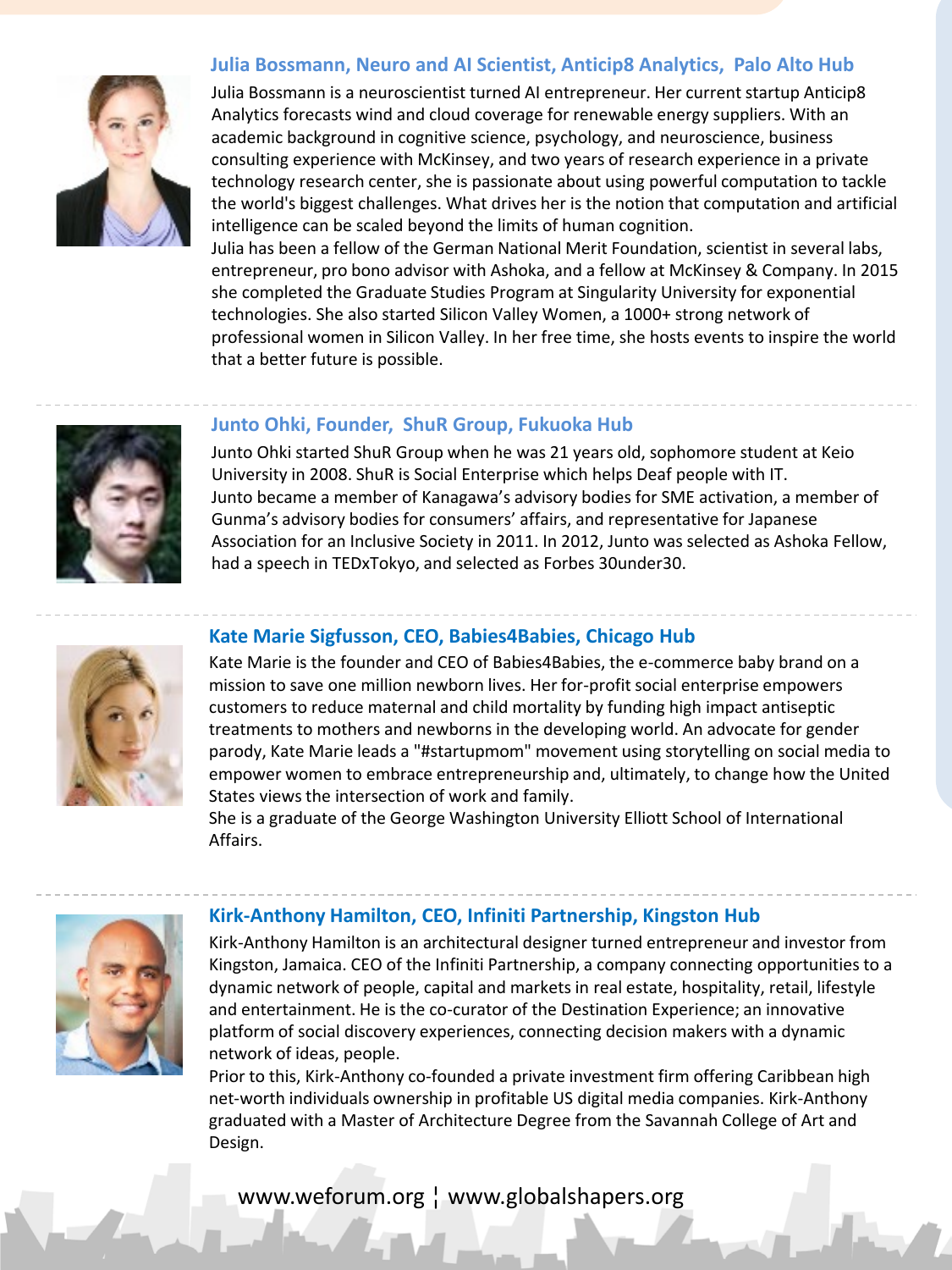#### **Lilian Secelela Madeje, Co-Founder, Ekihya Consulting, Dar es Salaam Hub**



Lillian Secelela Madeje is the co-founder of Ekihya, a strategy and management consulting company operating in Tanzania. Prior to this, Lillian amassed more than 4 years of experience in the human resource industry in Tanzania and she holds a BA in Business Administration, with specializations in International Business and Marketing. She was the lead of an innovative program for vocational educational students to get access to soft skills training and through her various avenues such as co hosting a popular youth business radio show called The Link and recently a TV show on governance and civic education called +255 Kwanza, she is an advocate for the development of youth, business and governance in Tanzania. Lillian currently serves on the Board of Global Entrepreneurship Week in Tanzania where she has successfully organized GEW events for 3 years in a row from 2012, is an Administrator for a domestic tourism movement called, "AsiliYangu:Niamshe ", Ambassador for Jali Project, which aims to educate the girl child about menstrual health and a member of Africa 2.0 in Tanzania.

#### **Lokesh Todi, Director, Reliance Group Nepal, Kathmandu Hub**

Lokesh Todi is the Director of Reliance Group Nepal, a multifaceted conglomerate with interests in manufacturing, trading, and financial services. He manages the operation of Yeti Polychem, Nepal's first and only PVC flooring and Rexine manufacturing company. Prior to joining Reliance Group Nepal, Lokesh was a Senior Analyst at Analysis Group in Boston where he provided his economic expertise in litigation related cases to various government organizations and Fortune 500 firms.

Lokesh received his MBA from Yale University in 2014 where he was an Emerging Entrepreneurship Fellow. Lokesh received his BA from Colby College where he was awarded the prestigious Baker Scholarship. He graduated Colby with magna cum laude honors with a distinction in Economics and Political Science in 2009.

Lokesh has also been actively involved in two main social causes over the last decade: women empowerment and enhancing economic development in rural areas.



#### **Lucineida Fonseca, Economic Adviser, Office of the Prime Minister, Cape Verde Praia Hub**

Luci is an Economic Advisor in the Office of the Prime Minister of Cabo Verde's Strategic Policy Center where she is the youngest member of the country's long-term strategic planning and economic transformation team. She coordinates the Center's activities for developing the tourism and aerobusiness clusters, promoting the private sector, and financing transformation. Luci is passionate about the role of entrepreneurs in transforming the African continent, and supports a number of young social entrepreneurs in her native Cabo Verde as a member of the board and advisor. She has worked across Cape Verde, China and the United States in a variety of roles at the intersection of entrepreneurship development, business and government and is a graduate of Yale University.

www.weforum.org ¦ www.globalshapers.org

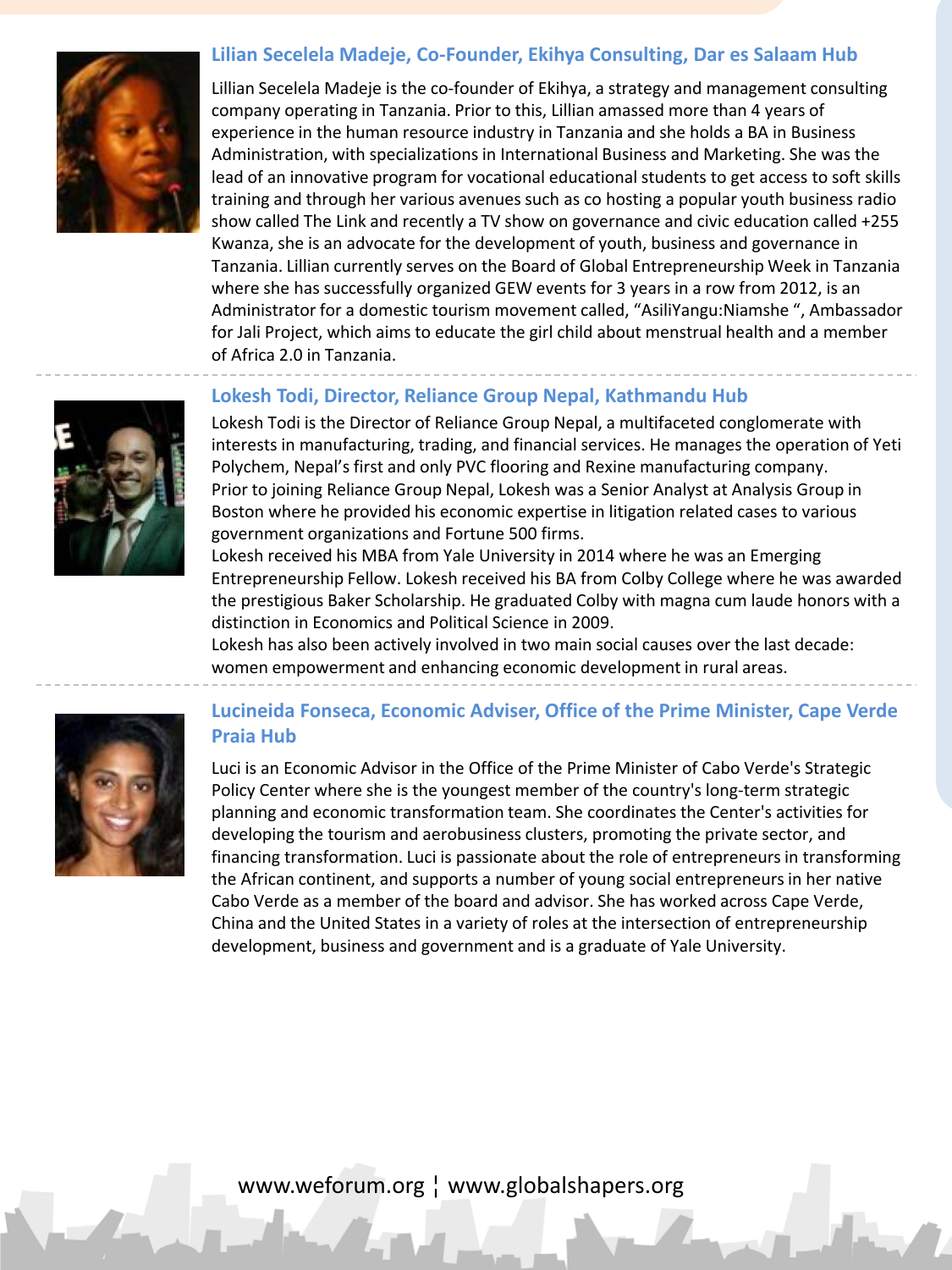#### **Marcus Ranney, Vice President, RoundGlass Partners, Mumbai Hub**



Dr Marcus Ranney completed his Bachelors of Science and Medical degrees from University College Medical School in London. He has served as a medical officer in the British Royal Air Force fueling his desire for flight and also at NASA's Kennedy Space Center for one of the space shuttle's missions to the International Space station.

After practicing clinical medicine in London he made the transition to Mumbai where he now works within the Healthcare and Life-sciences industry as a Business Consultant, blending together his experiences from both the scientific and business worlds. Leveraging his extensive network within the region and strong domain expertise, from his medical training as well as scientific and research background, Marcus advises and develops concepts and strategies for a variety of multinational clients and investment funds.

#### **Mariel Reed, Manager of Partnerships, Coursera, San Francisco Hub**



Mariel is now at Coursera, the world's largest massive open online course (MOOC) platform. At Coursera, she works on market development and university partnerships across mainland China, Hong Kong, and Taiwan. She also leads the local chapter of a national education technology women's network, EdTechWomen. She was raised by the sea but after studying International Politics at Georgetown University,

she headed to teach and trace the Silk Road in Xinjiang, China, through Princeton in Asia. From there, she navigated the international philanthropy and health education landscapes from Beijing and cut her teeth as a community builder. In Beijing, she co-founded the Beijing chapter of Lean In, which has now spread to cities and universities throughout China. Mariel has deep faith in the power of education and the development of people.



#### **Marina Parfenova, CEO, Nanobarrier, Moscow Hub**

BA in Psychology; MBA, Moscow School of Management Skolkovo and MIT Sloan Business School. Founder and CEO, Nanobarrier, an innovative nanotechnology company. Initiator, Valenok Dobra (The Boot of Good), an annual charity project to raise funds and warm clothing and shoes for regional orphanages, held in several cities of Russia. Member, Russian and American start-up communities. Co-Founder and Contributor, newspaper Skolkovo-Times. Practises ice water diving. Interests: entrepreneurial and marketing activities; outstanding approaches to changing the world for the better.



#### **Matan Hoffmann, CEO, Amaizz, Tel Aviv Hub**

Matan Hoffmann is an entrepreneur working to create post harvest solutions for small holder farmers in Africa, through his company, "Amaizz".

Matan has gained field experience in the world of food security and agriculture in the developing world as an aid volunteer and worker in countries such as India, Nepal, Mozambique and Malawi.

He is the founder of "Table for Two Israel", which to this date has affected nutritional security of over 40,000 children and 16,000 families in Israel.

Matan has also worked for both Tel Aviv University and George Washington University as a researcher, conducting research in Nepal and in Burma, helping to better understand how food insecurity affects those who are living at the bottom of the pyramid.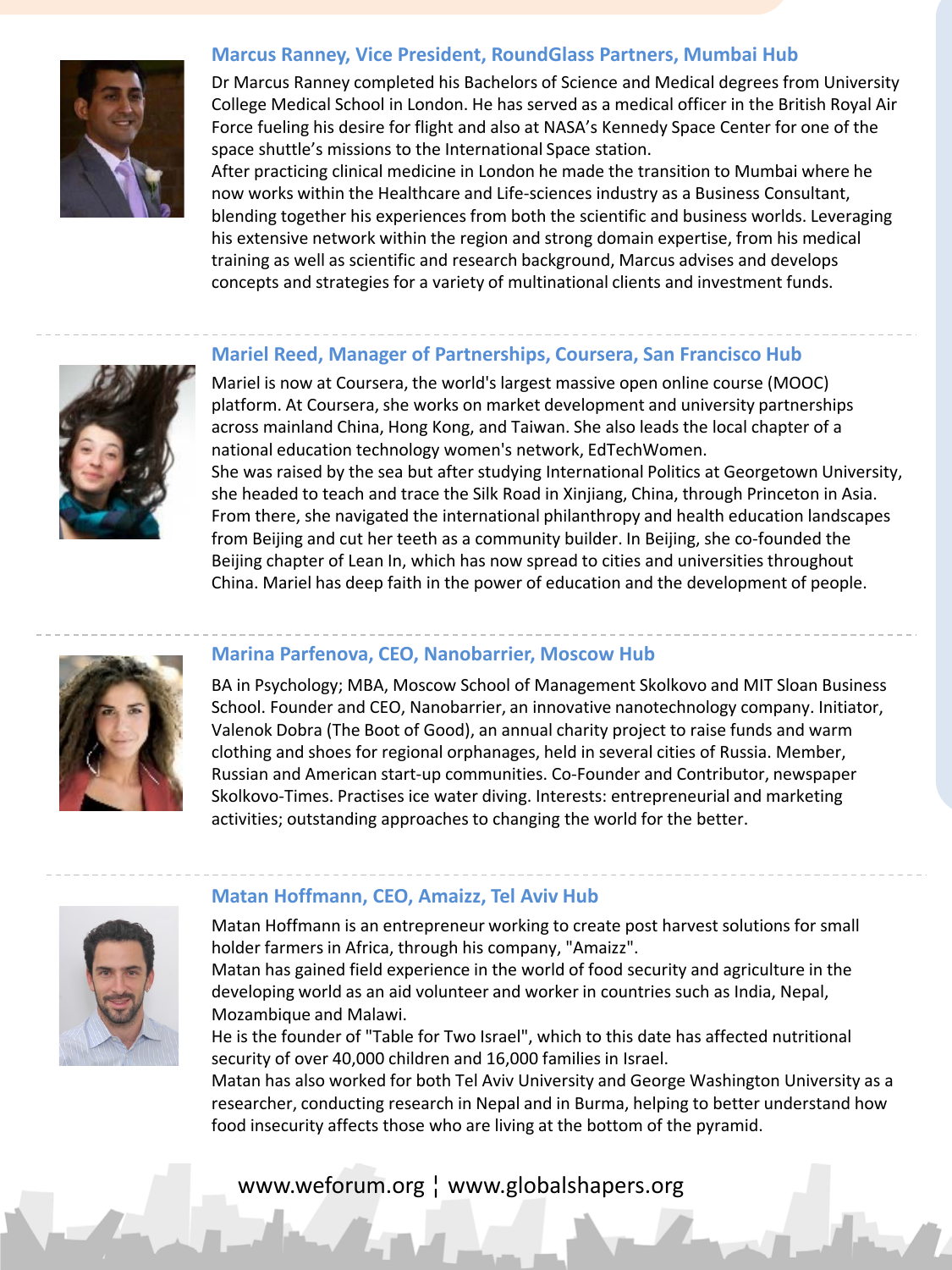

#### **Matsi Modise, Managing Director, SiMODiSA, Soweto Hub**

Matsi Modise is the Managing Director of SiMODiSA, an industry association who's mission is to accelerate entrepreneurship by collaborating with policy makers to enhance the success rate of high impact, high growth entrepreneurs. She is the former National Executive Director of the South African Black Entrepreneurs Forum (SABEF) and is an avid entrepreneurship activist. She is the founder of Furaha Afrika Holding (Pty) Ltd, a Pan-African advisory company that focuses on enterprise and business development solutions. Her experience ranges from Investment Banking at Investec Bank Ltd, and Enterprise Development advisory with South African banks, institutions of higher learning and corporate entities.

#### **Michael Nganga, Country Manager, Givewatts, Nairobi Hub**



Michael is the country manager of GIVEWATTS , a social enterprise, which implements and monitors its own distribution and work in renewable energy solutions. GIVEWATTS distributes these solutions to people lacking access to electricity. He is passionate about preserving the natural environment and seeks to be a part of the movement to bring back nature in its full essence for the sake of generations to come. One of his main goals is to see Africa's liberation through access to clean energy, empowerment of the youth and development of Africa.

#### **Naadiya Moosajee, Co-Founder, WomEng, Cape Town Hub**

Naadiya is a serial social entrepreneur by passion, a civil engineer by training, and is Co-Founder & CEO at WomEng, an international Non-profit company developing the next generation of female engineering leaders in Africa. She holds a BSc Civil Engineering and MSc Engineering degrees and completing her MBA. Naadiya serves as the HR Director at Pegasys, a niche management consultancy, is a board director for the International Youth Foundation, based in Baltimore which provides skills building, leadership & entrepreneurship training for youth globally, and an African Regional Board member for Frost & Sullivan Growth Innovation Leadership Institute. Naadiya is a YouthActionNet global leadership fellow, an African Leadership Network Fellow. and an Associate at Harambe Entrepreneur Allianc.e Naadiya is a World Economic Forum Global Shaper and in 2014 was named as "Top 20 Young Power Women in Africa" by Forbes Magazine. She is co-founder at WomHub which provides consulting and develops leadership and gender diversity programs for previously male dominated sectors.



#### **Nomintuya Baasankhuu, Arts Programme Director, Arts Council of Mongolia, Ulaanbaatar Hub**

Nomintuya Baasankhuu is the Arts Program Director of the Arts Council of Mongolia (ACM), oversees the organization's largest program with a focus on artists' development, international artistic exchanges and music, dance, and theater and film projects. She is a Fulbright alumni and a graduate of both Columbia University (2012) and The National University of Mongolia (2006). A recipient of the Peace International Scholarship, the Leman Fellowship Award, Undergraduate Exchange Program Scholarship from the Open Society Institute and was listed in Forbes Mongolia 30 under 30 list of 2014.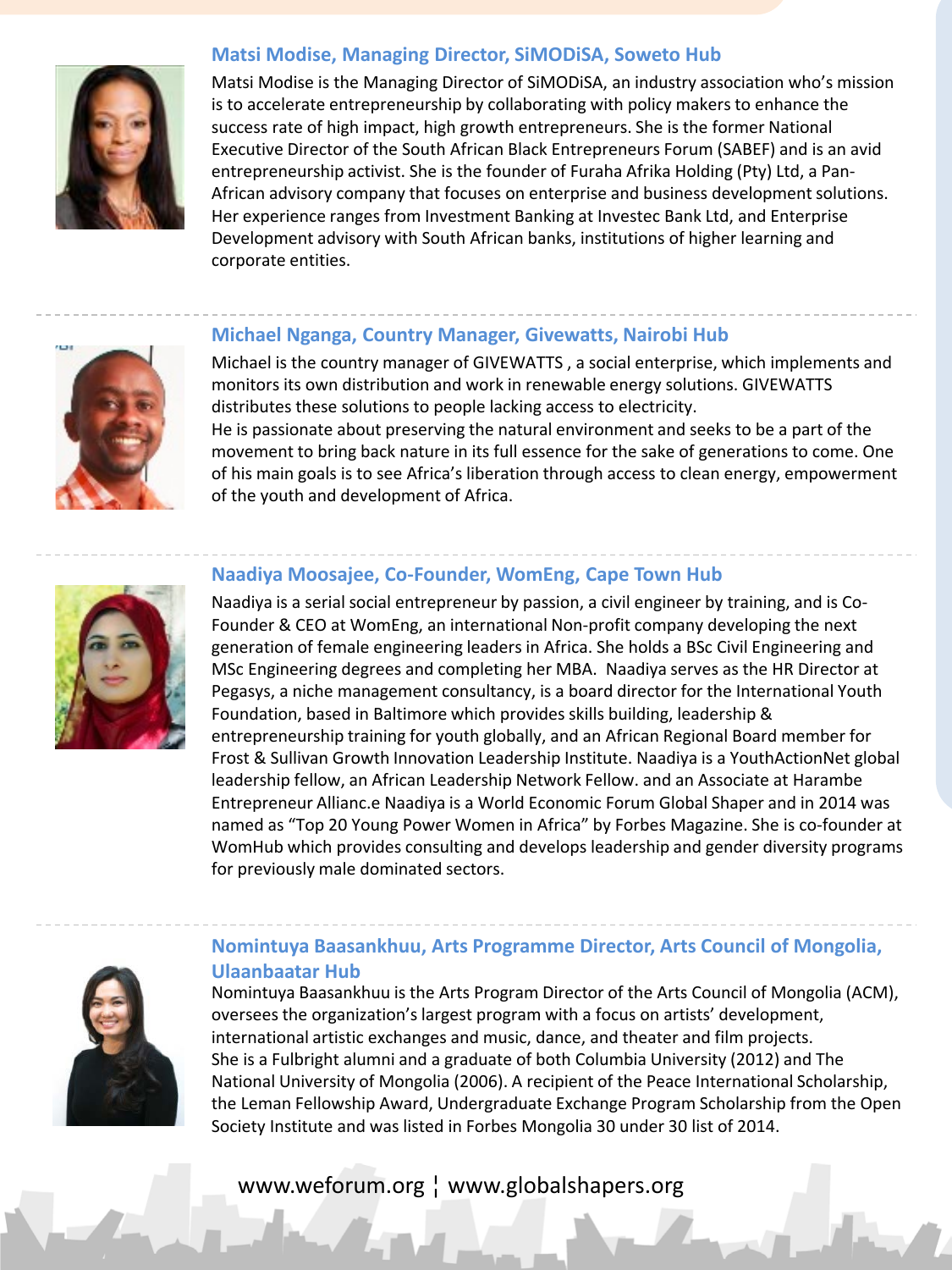

#### **Philip Chow, Co-Founder, China Society Initiative, Beijing Hub**

Philip Chow is a social entrepreneur, and system builder. Philip is the co-founder of a venture philanthropy platform that catalyzes innovative capacity, solutions, and talent around three strategic areas (new media, philanthrocapitalism, and technology + philanthropy) that aims to foster greater collaborations between the various stakeholders in China's social sector. Some examples of his work include the leading of a Canada-China trade mission with Global Vision, and acting as an independent consultant to the Bill and Melinda Gates Foundation.

Philip is also the co-founder of an early-stage enterprise software company, a co-founder of a global experiential learning initiative, and a venture partner at a cross-border US-China opportunities fund. B.A. (Honors) Economics, Western University, London, Canada (2011) and a Post-Graduate Diploma in Financial Engineering, Stanford University, Palo Alto, USA (2012).



#### **Rawan Albutairi, Accounting Analyst, Saudi Aramco, Al-Khobar Hub**

Rawan Al-Butairi is an analyst in the Planning & Performance Management team of Saudi Aramco, where she helps oversee the largest multi-billion dollar capital program in the Kingdom of Saudi Arabia as well as lead analysis and planning activities for several critical areas within the Company. Prior to Aramco, Rawan spent several years in the commercial banking sector, where she focused on institutional clients and supervised numerous high profile accounts with total credit facilities exceeding 3 billion SAR.

Rawan recently founded Edugo Arabia and co-founded Mubarada GCC; two social initiatives designed to empower the youth with the knowledge, skills, and confidence to thrive in a professional setting as well the potential to become successful future entrepreneurs. She is also a Mosaic International Leadership Program Delegate 2015, and a member of both Tomouh and Women2Power.



#### **Rohit Nayak, Founder, EcoAd, Pune Hub**

Rohit is very passionate about the issue of Climate Change. He founded EcoAd, working to create India free from plastic carry bags while providing sustainable livelihood to marginalised women community. EcoAd is currently employing over 225 marginalized women and has replaced over 7,00,000 plastic carry bags with Eco-friendly paper bags. He has been identified as one of the top 100 social innovators in India by AFI Forum and been awarded with various awards and scholarships for innovative work in the field of Environment Conservation, including Villgro Sankalp Scholarship.

He has been identified and featured by various national and international media platforms including CNBC Awaaz Entrepreneur, OUTLOOK business (Good businesses), Outlook money (25 businesses under 10 lakhs), Times of India, Indian Express and Spark tour, France. He is a engineering graduate with major in Instrumentation-and-Control from VIT, Pune 2011 batch and certificate holder in business management from SJMSOM , IIT Bombay.